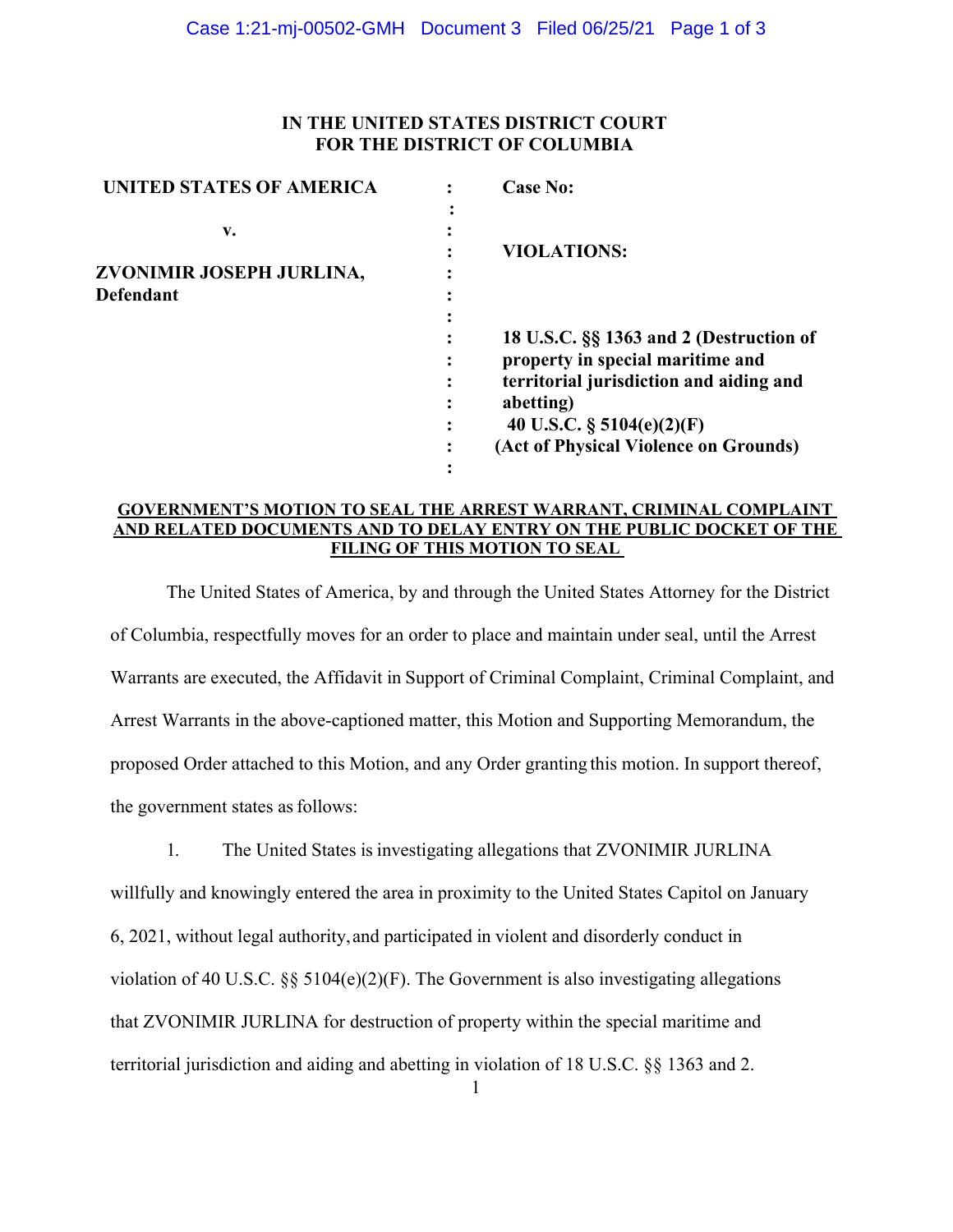## Case 1:21-mj-00502-GMH Document 3 Filed 06/25/21 Page 2 of 3

2. The public disclosure of the Government's evidence could compromise the integrity of the investigation, including the ability of the United States to locate and arrest the defendant, which also may lead to the destruction of evidence associated with the defendant. Thus, a sealing order is necessary to avoid hindering the ongoing investigation in this matter.

2. As stated in Washington Post v. Robinson, 935 F.2d 282, 288 (D.C. Cir. 1999), there is a presumption of access to Court proceedings. But, this can be overridden if "'(1) closure serves a compelling interest; (2) there is a substantial probability that, in the absence of closure, this compelling interest would be harmed; and (3) there are no alternatives to closure that would adequately protect the compelling interest." Id. at 290 (quoting Oregonian Pub. Co. v. United States Dist. Court, 920 F.2d 1462, 1466 (9th Cir. 1990)).

3. In this matter, the United States has a compelling interest in preserving the integrity of its investigation and arresting the defendant. A limited sealing order ensuring that filings related to the Criminal Complaint and Arrest Warrant is not accessible from the Court's public files is narrowly tailored to serve a compelling interest.

4. Furthermore, the United States respectfully submits that complying with the normal notice requirements of Washington Post would defeat the purpose of the motion to seal. Persons who know the criminal justice system also know that docketing a motion to seal an Affidavit in Support of Criminal Complaint and Arrest Warrant, or a resulting sealing order, means that the defendant is charged with a crime, and the Government intends to arrest the defendant. Thus, if this Motion or a sealing order were to become public, it would be the same as making public the Complaint and Arrest Warrant.

2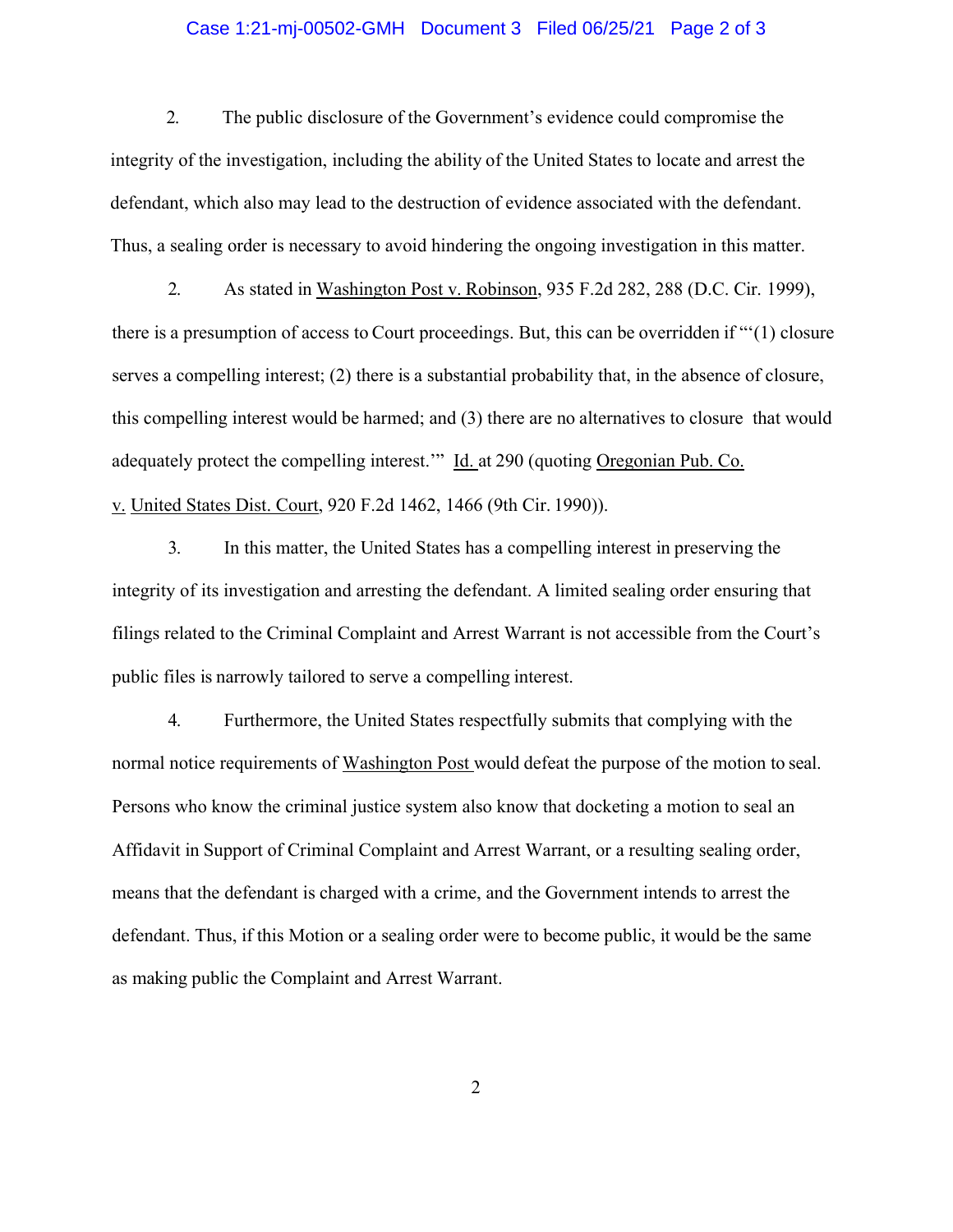### Case 1:21-mj-00502-GMH Document 3 Filed 06/25/21 Page 3 of 3

**WHEREFORE**, the United States respectfully requests that this Court issue an Order

directing that the Clerk of the Court place and maintain under seal, until execution of the Arrest

Warrant, the Affidavit in Support of Criminal Complaint, this Motion and Supporting

Memorandum, the proposed Order attached to this Motion, and any Order granting this motion.

Respectfully submitted,

CHANNING D. PHILLIPS ACTING UNITED STATES ATTORNEY D.C. Bar No. 415793

s*/Jennifer Leigh Blackwell*

By: Jennifer Leigh Blackwell D.C. Bar No. 481097 Assistant United States Attorney 555 Fourth Street, NW Washington, D.C. 20530 (202) 803-1590 jennifer.blackwell3@usdoj.gov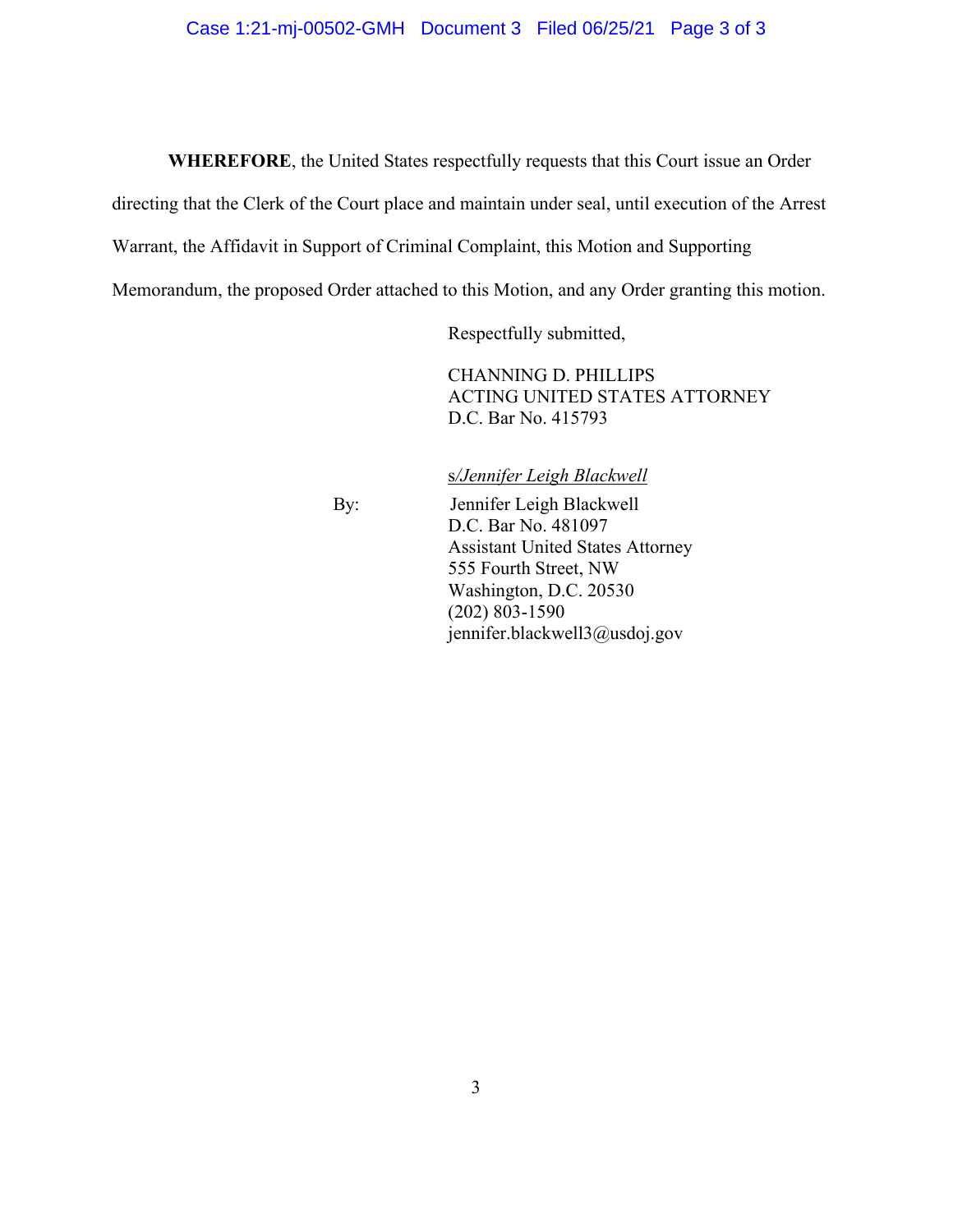# **IN THE UNITED STATES DISTRICT COURT FOR THE DISTRICT OF COLUMBIA**

| UNITED STATES OF AMERICA | <b>Case No:</b>                         |
|--------------------------|-----------------------------------------|
|                          |                                         |
| v.                       |                                         |
|                          | <b>VIOLATIONS:</b>                      |
| ZVONIMIR JOSEPH JURLINA, |                                         |
| <b>Defendant</b>         |                                         |
|                          |                                         |
|                          | 18 U.S.C. §§ 1363 and 2 (Destruction of |
|                          | property in special maritime and        |
|                          | territorial jurisdiction and aiding and |
|                          | abetting)                               |
|                          | 40 U.S.C. $\S$ 5104(e)(2)(F)            |
|                          | (Act of Physical Violence on Grounds)   |
|                          |                                         |

### **ORDER**

This matter having come before the Court pursuant to the application of the United States to seal, the Court finds that, because of such reasonable grounds to believe the disclosure of the complaint and associated filings will result in flight from prosecution, destruction of or tampering with evidence, intimidation of potential witnesses, and serious jeopardy to the investigation, the United States has established that a compelling governmental interest exists to justify the requested sealing.

1. IT IS THEREFORE ORDERED that the application is hereby GRANTED, and that the affidavit in support of criminal complaint and other related materials, the instant application to seal, and this Order are sealed until the arrest warrant is executed.